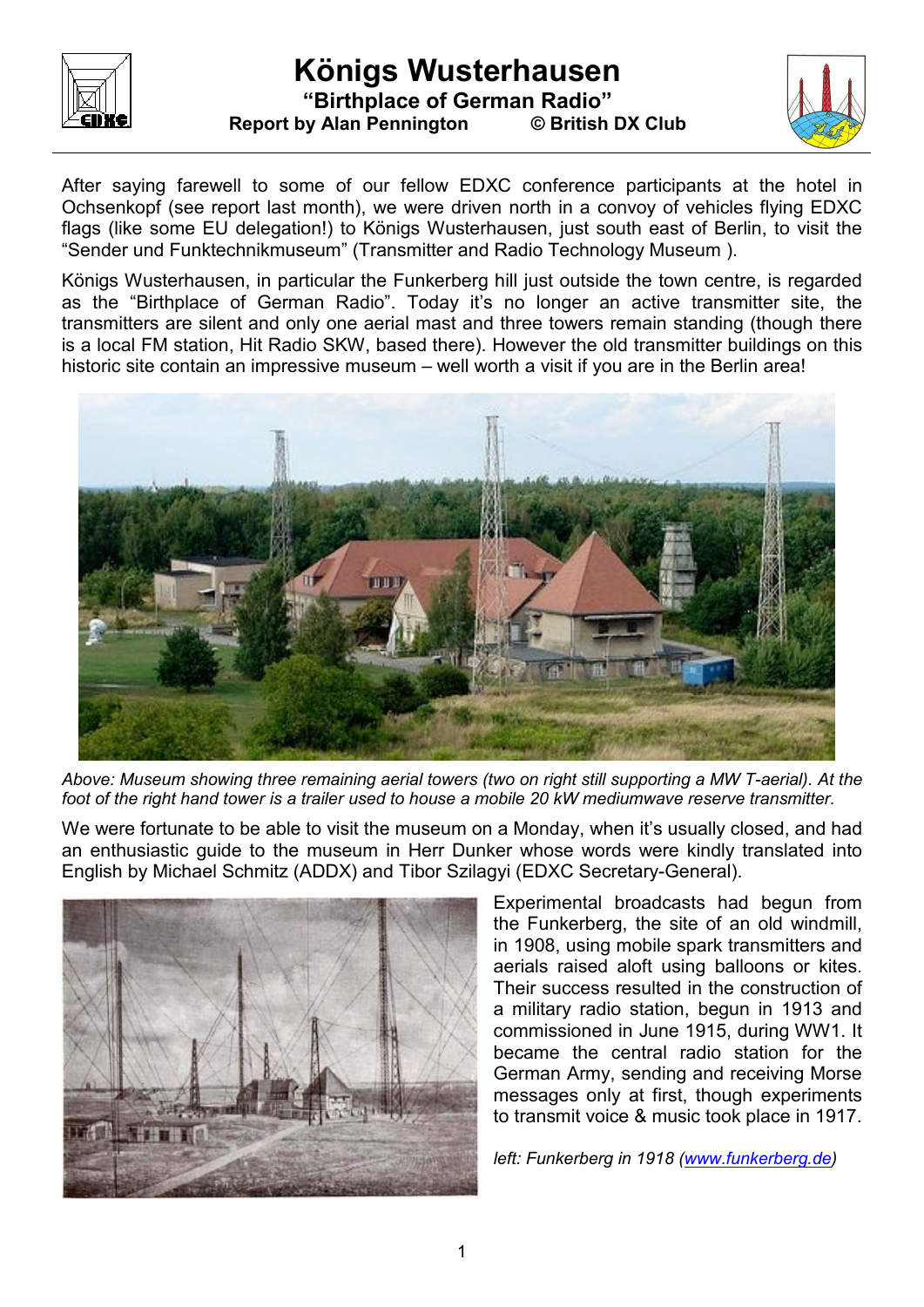After WW1, the radio station was taken over by the German Imperial Post in 1919, for the transmission of commercial messages. On 22 December 1920 however, a Christmas concert of music was broadcast for the first time, the brainchild of Hans Bredow (who is considered the "Father of German Radio"). The broadcasts, on 2700 metres longwave, resulted in letters from listeners in England, Holland, Luxembourg and the Nordic countries, but none from Germany, where radio listening was forbidden. Following this, popular Sunday concerts were broadcast regularly from Königs Wusterhausen until 1926. In January 1926 Deutschlandsender launched on 182 kHz long wave, giving national coverage.

The rapid expansion of the "KW" radio station had resulted in two additional transmitter halls being built: 'Haus 2' in 1923 and 'Haus 3' in 1925.

'Haus 2' would after WWII become home to the 100 kW Telefunken medium wave transmitter (Sender 21) of GDR's Berliner Rundfunk from 1949-1992. This transmitter, of 1932/33 vintage, had broadcast Berliner Rundfunk from a site at Berlin-Tegel which was in Soviet hands after WWII. However Berlin-Tegel was actually in the French sector following the Allied division of Berlin and the French gave the Soviets just three days notice in December 1948 to move the transmitter to Königs Wusterhausen, after which the aerial mast at Tegel was blown up to ensure the safety of flights into Berlin-Tegel airport. The transmitter was incorporated into the museum's collection and can be seen today, along with an authentic control desk and dummy operators.



With the construction of 'Haus 3' and further aerial masts around a central 243 metre high tower, the "KW" site had reached its capacity, so construction of another transmitter site at nearby Zeesen was started. By 1929 a new large longwave transmitter (for Deutschlandersender II) was in use from Zeesen and in August 1929, the first official German shortwave broadcast was made from Zeesen, using a newlyconstructed 8 kW transmitter – the output stage of this Telefunken transmitter can also be seen in the museum (*see photo left*). It was the nearby Zeesen site that was expanded when the Nazis came to power in 1933 in recognition of the propaganda potential of radio and with the upcoming 1936 Berlin Olympics. Four 40 kW shortwave transmitters were built at Zeesen which remained in operation until 1945. After WWII, the Soviets took useable transmitters away from Zeesen and then blew up the transmitter buildings. The buildings at Königs Wusterhausen however largely survived intact one of the exhibits at the museum today is an impressive scale model of the transmitter site and its many aerials in 1938/9.

After 1945, 'Haus 3' housed a 10 kW longwave transmitter for Berliner Rundfunk and from August 1946 a 100 kW Telefunken/Lorenz longwave transmitter used on 177 and 263 kHz

until 1997 by Deutschlandsender, Radio Volga, Deutschlandsender-Kultur & Deutschlandradio, which is also now preserved and protected in the museum.

We were surprised to also find a huge 100 kW transmitter from Hörby, Sweden in Sender Haus 3 at the museum. This Telefunken transmitter was installed in 1937 and served until after the war in 1947 when it had became difficult to get spares from Germany. It was kept as a reserve at Hörby before coming to the museum in Königs Wusterhausen. The information panel for this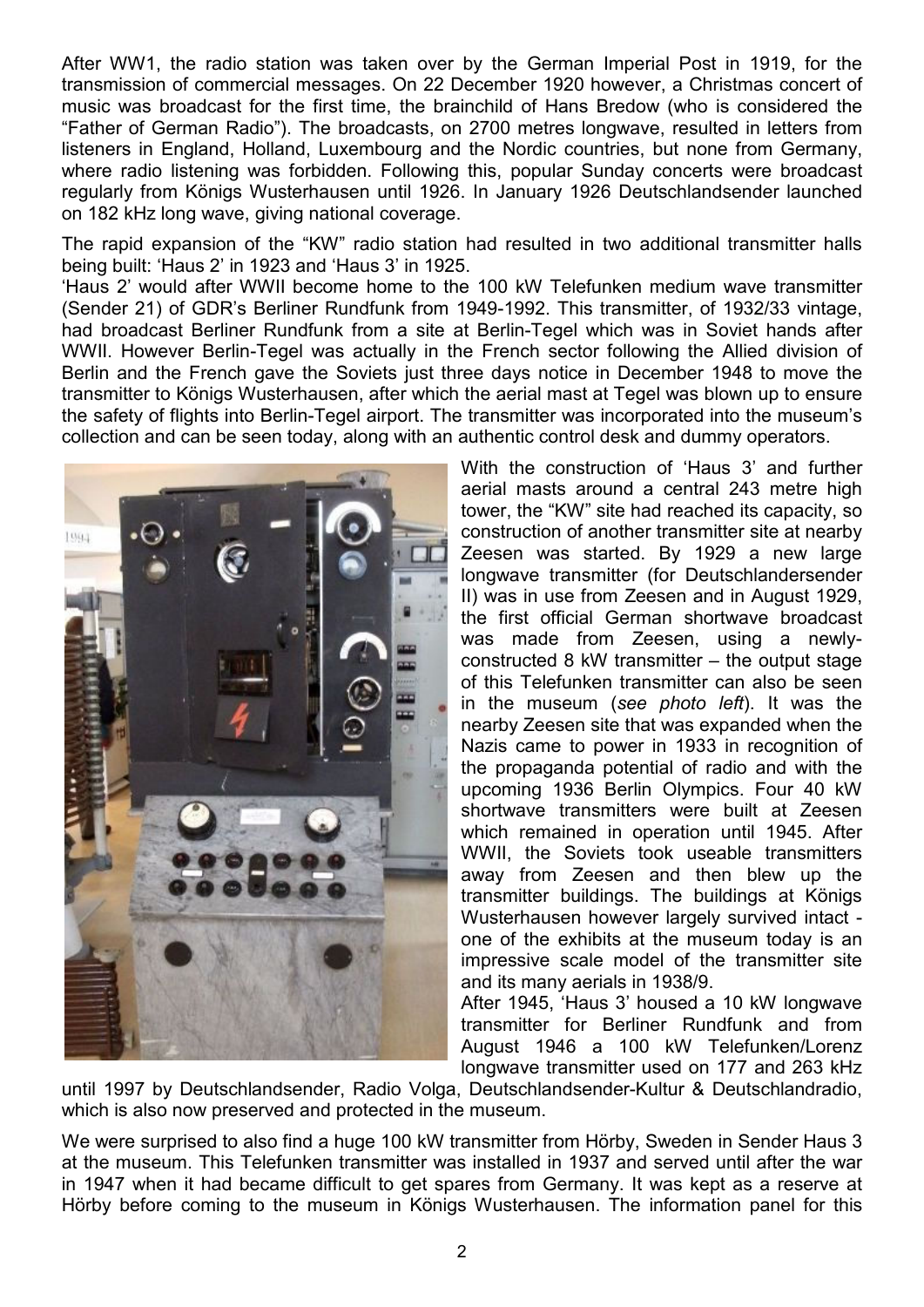exhibit did not indicate if it was a MW or SW transmitter, but in retrospect I assume it's the 100 kW one listed in the 1947 World Radio Handbook at Hörby on 1131 k/cs mediumwave (as shortwave from Sweden used only 12 kW transmitters from Motala in 1947).

*Below: Herr Dunker points out some features of the 100 kW transmitter from Hörby, Sweden.* 



Also in Sender Haus 3 was another exhibit the museum is very proud of – a 1937 vintage 1000 HP Deutz diesel engine, the last working example in the world. It was used to drive a 6 kV generator which provided power for the transmitters at Königs Wusterhausen and is regularly started up for visitors, according to a timetable on the museum website.

Another transmitter at the museum since 1998 is a mediumwave transmitter (SM8/H1) from the



Berlin-Köpernick facility (now demolished), used between 1959-1990 by Berliner Rundfunk (693 kHz) and Radio Berlin International (1359 kHz). Between 1990-1993 it was then used by Antenne Brandenburg (693 kHz) and Deutschlandfunk (1359 kHz). It was shut in April 1993 and dismantled in 1994.

The transmitters (SW, MW and LW) on the site were gradually closed down between 1992 and 1999. The one remaining aerial mast at the site is a 210 metre high steel-lattice mast dating from 1924 (mast No 17 on the 1938/39 model we had seen inside the museum) – quite costly to preserve but considered an important relic of German radio history as it was used to broadcast the first national station, Deutschlandsender, on longwave. It was originally one of a group of six surrounding a central 243 metre high tower. This central tower collapsed in a storm on 15 November 1972, after which the other five 210 metre high masts were dismantled, leaving just the one in place today. At the date of German reunification this remaining mast was still being used as a self-radiating longwave aerial.

*left: the remaining 88 year old 210 metre high mast today*